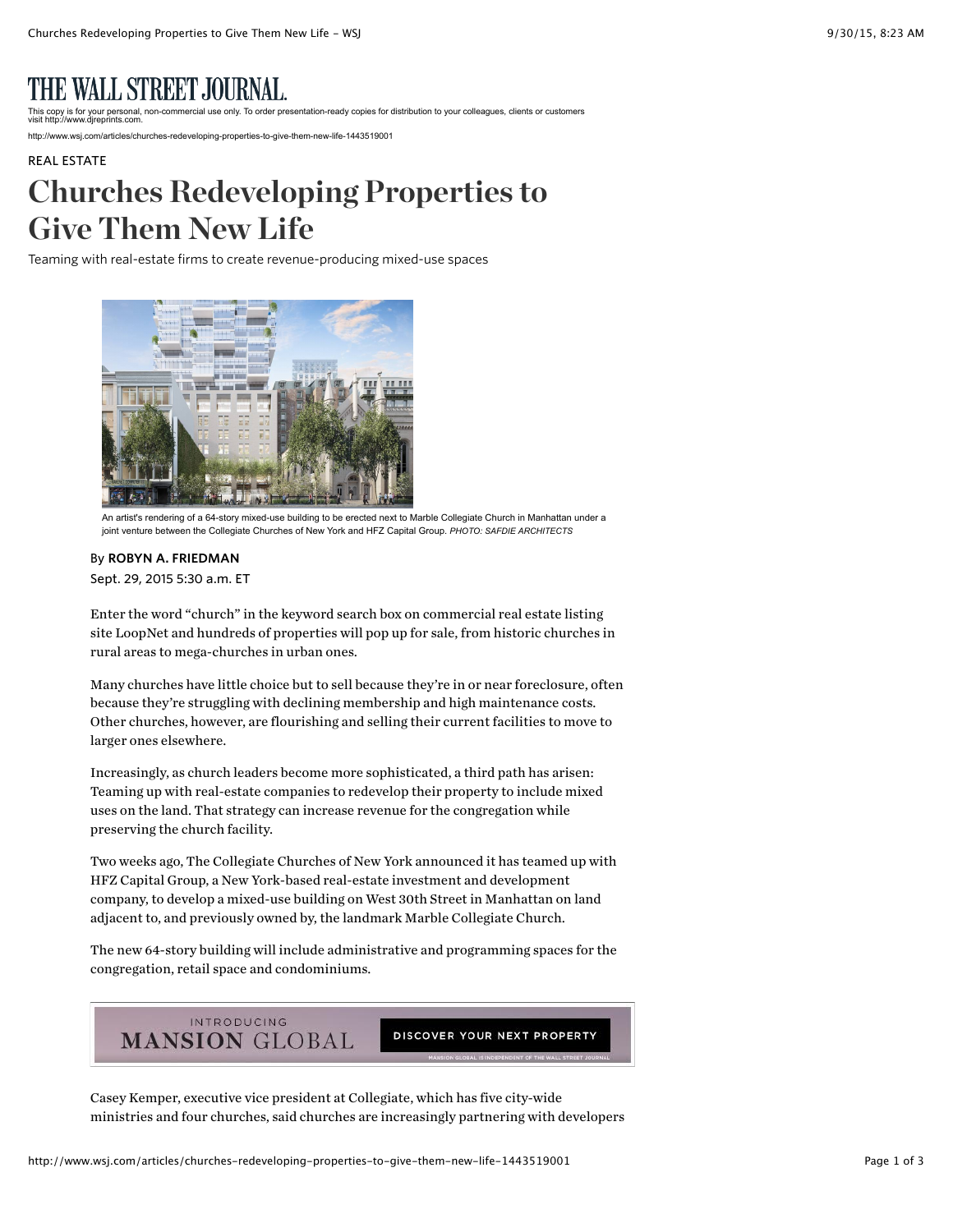to build facilities that better suit their needs. "They get cash, and they get a better facility," said Mr. Kemper.

He added that as more people opt to move into urban areas, churches located there are benefiting. "There's a trend throughout the country of urbanization," he said. "So those religious properties that are well-located in urban areas are attractive to developers."

Neither Collegiate nor HFZ would disclose terms of their transaction, but brokers familiar with the deal estimated the value at about \$40 million, which may or may not include additional development rights purchased from the church. Proceeds from the transaction will support both the restoration of the historic church and other church programs, according to Collegiate.

"Many other developers had tried for years to do a deal with the church," said Ziel Feldman, HFZ's founder and chairman. "We came in with a great land cost and find the site to be fantastic. The church itself is easy to work with, and the physical structure is a beautiful cornerstone for building."

The Collegiate-HFZ deal was one among a growing number of church deals across the U.S. According to [CoStar Group](http://quotes.wsj.com/CSGP) Inc., a provider of commercial real estate data, there were a record 1,502 sales of religious-affiliated properties in 2014, up from 889 in 2010. Dollar volume increased from \$578.9 million in 2010 to \$1.3 billion in 2014.

New York-based Brookland Capital LLC has acquired five churches in the last 18 months, according to Boaz Gilad, the firm's co-owner. Mr. Gilad said that he doesn't specifically target church properties but that since the firm is so active in Brooklyn, he becomes aware of churches that are moving to other areas due to growth and demographic shifts. "We're looking for great deals," he said.

In August, Brookland purchased St. Luke's Evangelical Lutheran Church on Washington Avenue in Brooklyn for \$8.8 million and plans to build apartments and townhouses on the site, retaining the existing structure, which was built in 1894.

"This is a unique, beautiful old church," Mr. Gilad said. "New York buyers are looking for something interesting and will pay a premium for a product that is not cookie-cutter. If I can maintain the feeling of history, I will be able to sell it at better prices and faster."

Metropolitan New York Synod-Evangelical Lutheran Church in America sold the church because it needed about \$10 million in repairs, according to Rev. Marc Herbst, the church's chief of staff, who added that the congregation had dwindled to about a dozen people. "Any reasonable person would certainly recognize an investment for that community just wouldn't be very feasible," he said. Mr. Herbst said that the proceeds from the sale would be reinvested in other existing ministries.

Richard Eaddy, a senior managing director at Savills Studley in New York, who brokered the deal, said the seller received 10 bids, from other churches as well as developers, but that Brookland Capital's was the highest.

Although churches in large urban areas are seeing much of the activity, properties in smaller communities are seeing multiple bidders, too. Consider the recent sale/leaseback of Life Fellowship Ministries in Allen, Texas, a suburb of Dallas. The 14,000-squarefoot church was sold to Golden Qi Holdings LLC, which intends to operate a daycare facility at the site, for \$1.5 million.

Life Fellowship, which seats 250, was too small for the congregation, which had grown from about 80 members five years ago to 850 today, according to Chris Lindberg, senior pastor. Mr. Lindberg said the church is building a larger facility about five miles away but needed a place to worship during construction. The sale to Golden Qi was a win/win for both parties, he said. Life Fellowship prepaid rent for a year at the rate of \$3,300 per